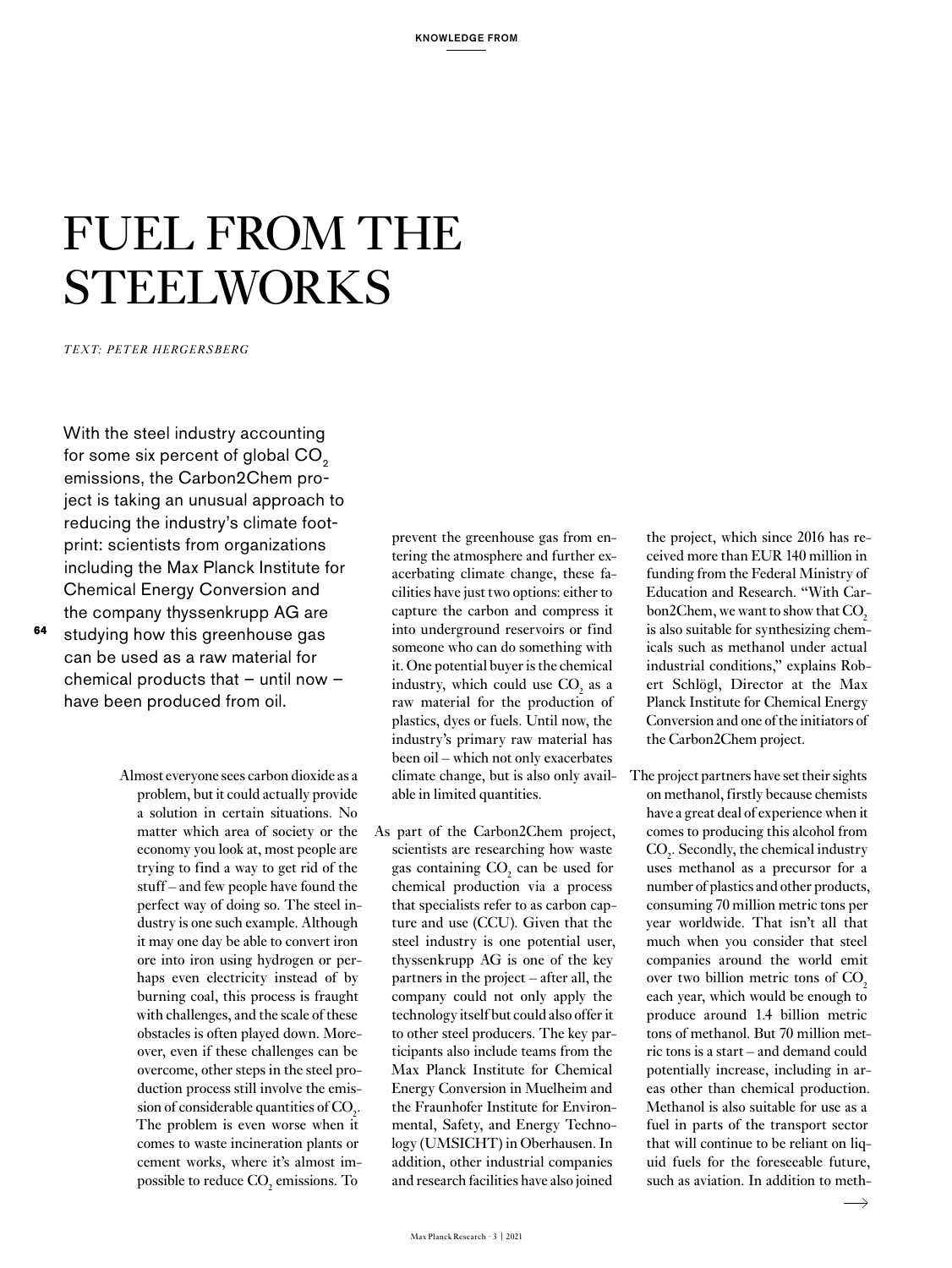### ENVIRONMENT & CLIMATE



**65**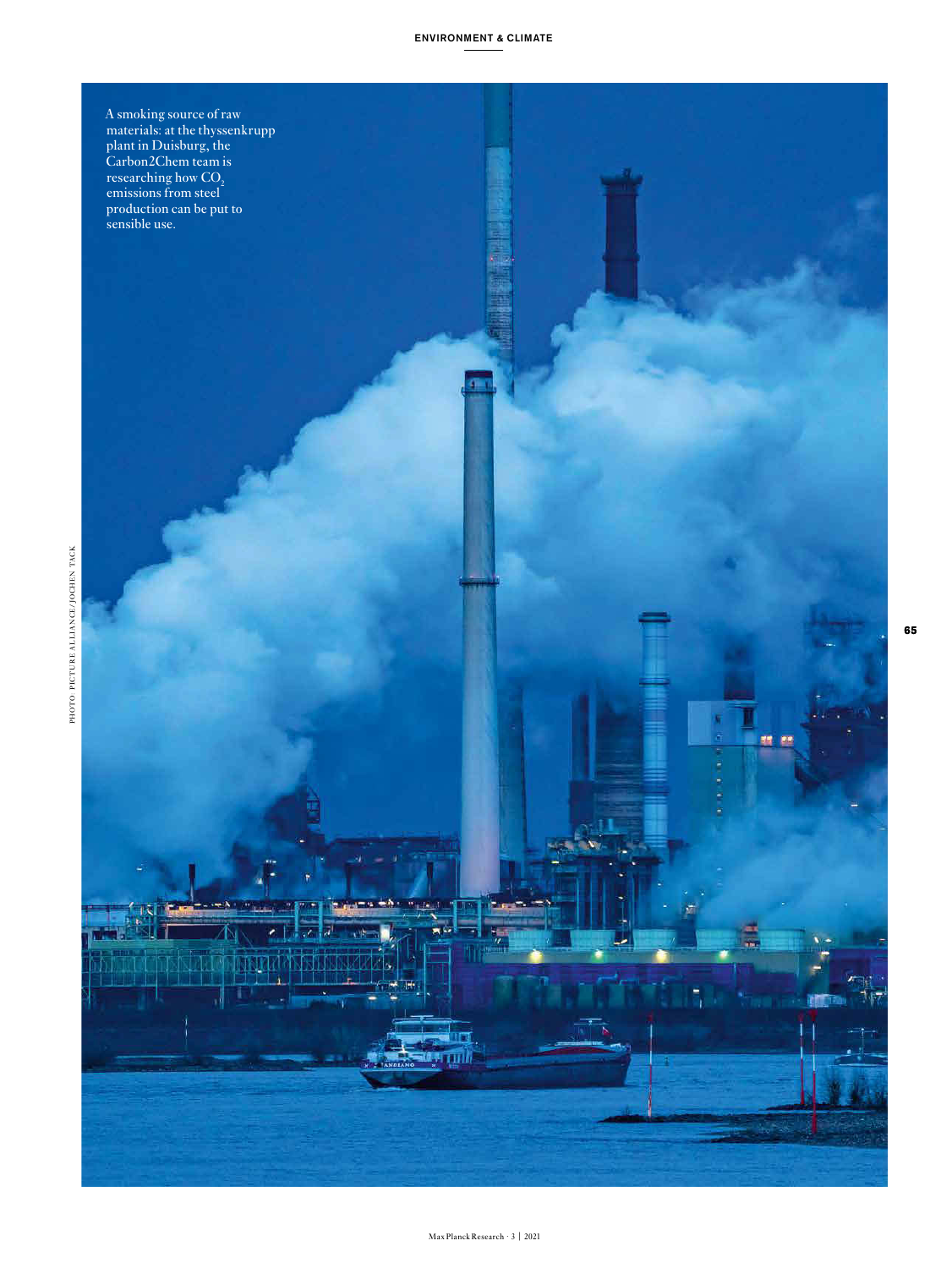anol, the Carbon2Chem partners use  $\text{CO}_2$  to synthesize urea – another substance that is required in large quantities in the chemical industry.

- As the project aims to adapt the processes for industrial applications, some of the researchers work at a "technical center" on the premises of thyssenkrupp in Duisburg. At first glance, the site looks very industrial. It is skirted by two pipelines, as thick as sewer pipes, that are supported on pillars. These pipelines carry gases released during steel production – and above all exhaust gas from the blast furnaces. Among other applications, thyssenkrupp uses the heat from these gases to generate electrical power. From the moment you peer through the gate of the Carbon2Chem site, one installation in particular catches your eye: standing as tall as a six-story building, a towering mass of steel pipes and boilers is encased in bright yellow scaffolding. It all looks more like a chemical production facility than chemical research, which is more commonly associated with flasks and test tubes.
- Clearly, the research being conducted here has already outgrown its laboratory. Built in the first phase of the project, this system has a key role when it comes to using steelworks or other prolific emitters of  $CO<sub>2</sub>$  as a source of raw materials for chemical products. For example, it is responsible for purifying the steel mill gases that are channeled from the pipeline. This is necessary because the emissions that emerge from the chimneys during iron smelting, as well as those from cement production or waste incineration, contain a heady mixture of substances in varying proportions. Although this is a nightmare scenario for chemists who are keen to operate industrial processes in as controlled a manner as possible, steel mill process gases contain  $\mathrm{CO}_2^{\vphantom{\dagger}}$ , carbon monoxide and hydrogen. In other words, they contain all the components of "syngas," which the chemical industry has so far produced from natural gas or coal, specifically for use in methanol production. At the same time, blast furnace gas does not contain a suffi-

cient quantity of hydrogen, which must therefore be added. Where this hydrogen is going to come from is a question for Carbon2Chem.

Nina Kolbe is in charge of the Carbon2Chem subproject "CO<sub>2</sub> Sources" and Infrastructure" at thyssenkrupp. She helps us get to grips with this complex maze of pipework, showing us where the individual components of the gas mixture are extracted and where they are subsequently mixed again in the required ratio. There are modules whose purpose is to remove sulfur-containing substances or am-

### SUMMARY

Using  $CO<sub>2</sub>$  from waste gases from the steel industry – as well as from waste incineration plants and cement works – to produce methanol and other essential chemicals could reduce the carbon footprint of these sectors.

In the Carbon2Chem project, researchers have found that the established process for methanol synthesis can also be carried out using industrial waste gases.

Whether the concept enjoys widespread use will depend on factors such as whether enough affordable hydrogen can be generated using renewable energies.

monia, for example, as well as modules that can scrub out  $CO_2$  if required. All of this technology allows the researchers to control how thoroughly a component is removed from the waste gas. "We purify the gas as thoroughly as necessary and as inexpensively as possible," says Kolbe. In a laboratory next door, staff working under Holger Ruland, head of the Carbon2Chem working group in Robert Schlögl's Department, carry out checks to determine whether the gas is pure enough. The lab is packed with instrumentation and electronics used to analyze the properties of the gas, but

the key piece of equipment is a proton-transfer-reaction mass spectrometer. This instrument is able to analyze complex gas mixtures during operation and can detect a specific gas at a concentration of just a few particles per million.

- Ruland's team also address questions such as how methanol can be synthesized as efficiently as possible using steel mill top gases and why this process sometimes falters. This work is being carried out at the project's second location, the Carbon2Chem laboratory at Fraunhofer UMSICHT, about half an hour's drive from the technical center in Duisburg. In the facility, which is big enough to house a basketball court, Ruland points to a box that wouldn't quite fill half of a small freight container. "That's Schmusy." This tailor-made apparatus is connected to the ceiling by finger-thick steel pipes and appears to contain a large number of valves, pipes, regulators and other electronic control elements. "Schmusy allows us to produce dirty syngas," he says, explaining that the device's name is a portmanteau of the German words for "dirty" and "synthesis gas."
- Unlike in steel mill gases or other waste gases from industrial plants, Schmusy allows the researchers to accurately control the addition of contaminants. Accordingly, they can determine which components of the top gases, for example, interfere with the established industrial process for methanol synthesis – and in which quantities. "Most problems are caused by the usual suspects," says Ruland. These include for example, all of the sulfur-containing substances and large quantities of oxygen, which are already known to cause problems because they poison the catalyst. This catalyst, which is made of copper, zinc and aluminum oxide, is responsible for activating the highly inert  $CO<sub>2</sub>$  and the hydrogen so that they can combine to form methanol and water.
- All in all, methanol synthesis has so far proven to be relatively impervious to most of the contaminants found in the waste gases in question. "Many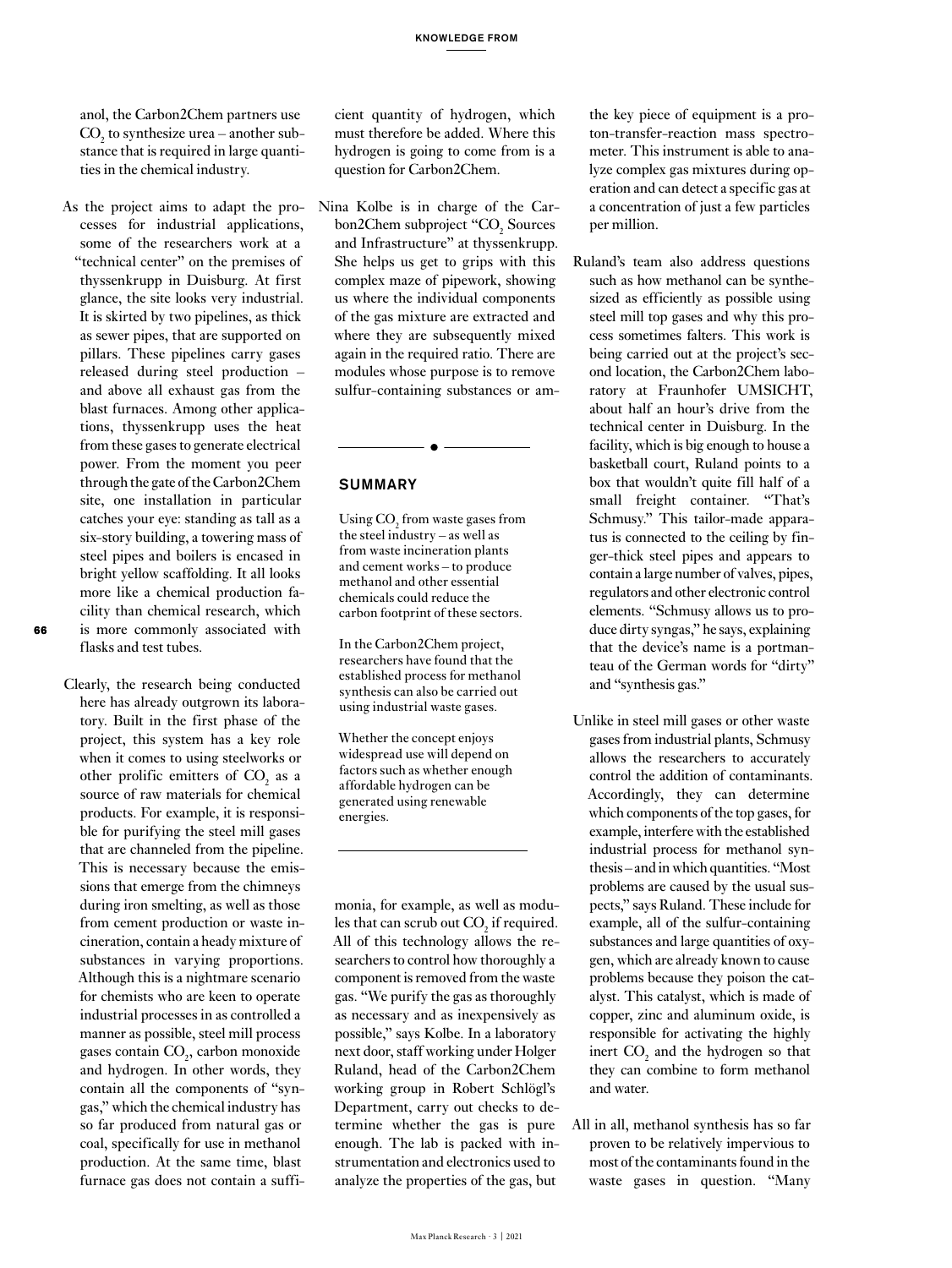doubted that the standard catalyst would work with  $CO_2$  from the waste gases, because it should be deactivated by the large quantities of water that are produced in the process," says Ruland. The fact that this does not happen is good news when it comes to implementing the Carbon2Chem concept in industry, because searching for a new catalyst can be quite a laborious process. Nevertheless, the chemists' work is still not done. Indeed, the researchers working with Holger Ruland and Robert Schlögl not only want to understand the process in detail, but also to improve upon it if possible and to adapt it to other waste gases from iron smelting. In this context, the chemists have spotted a problem that has practical implications. "In experiments conducted over a period of several thousand hours, the catalyst's activity sometimes peters out and then at some point comes back," says

Schlögl. The researchers already have their suspicions as to what might be causing this phenomenon: too much oxygen. "It may be that the measures we've taken to remove the varying levels of oxygen are insufficient," Schlögl says. However, it's still unclear whether these uncontrolled interruptions would even be noticeable in an industrial facility. "In a system that contains 25 metric tons of catalyst, it's not a problem if one kilogram doesn't behave exactly as it should," says Schlögl.

Researchers from Fraunhofer UM-SICHT are keen to establish whether this temperamental behavior is also relevant on an industrial scale – and whether other challenges may emerge under these conditions. The team is attempting to answer these questions with the help of a small demo system that produces two liters of methanol per hour. Their next step will involve

a demo system at the Duisburg technical center that produces several thousand metric tons per year. "With this, we hope to prove that the process is also stable on a large scale and over a long period of time," says Holger Ruland.

At that point, the process of methanol synthesis from steel mill gases will also be fed with hydrogen produced at the technical center. After all, the process is only beneficial in terms of climate protection if the hydrogen is green – in other words, if it was obtained from water using electricity from renewable sources. The problem is that, at present, wind and solar power rarely produce more power than is needed. Producing green hydrogen on a large scale would require a massive expansion of renewable energy sources, especially since many areas of the economy and industry – not least iron smelting – are pinning  $\rightarrow$ 

**67**

Searching for causes of disruption: in the Carbon2Chem laboratory at the Fraunhofer UMSICHT research institute, a team of Max Planck researchers are analyzing, among other things, which constituents of blast furnace gas have an adverse impact on methanol synthesis. For this, the researchers use a specially designed system to mix up dirty syngas from various components, which are supplied from gas cylinders in the yellow cabinet (right).

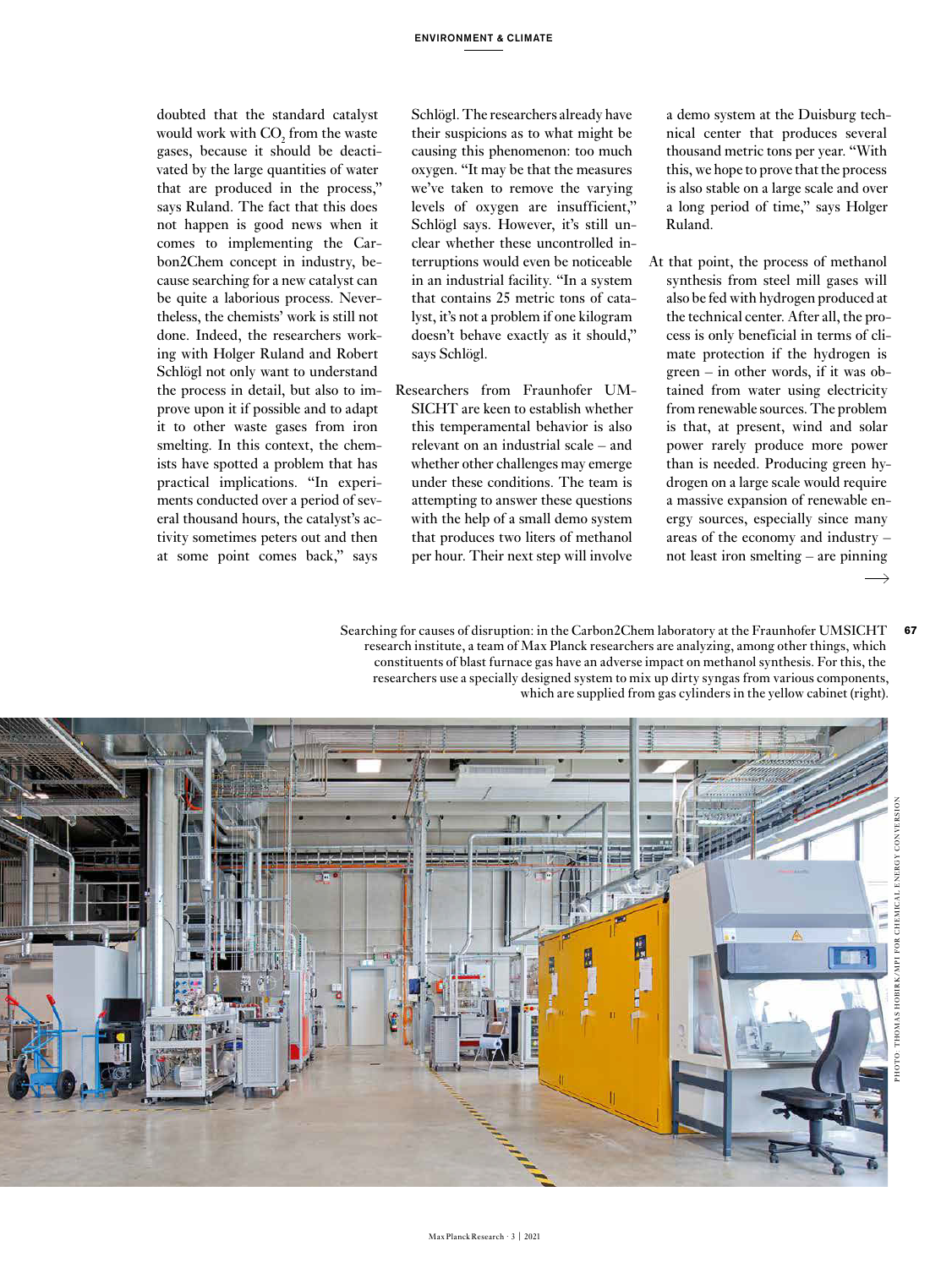

Synthesizing methanol: Christian Froese, a researcher from the Max Planck Institute for Chemical Energy Conversion, monitors a methanol synthesis process in the Carbon2Chem lab in Oberhausen. The vacuum tubes in the foreground are part of a mass spectrometer.

their hopes on hydrogen as part of their efforts to transition to climate-friendly practices. And even if there are theoretically enough facilities to meet demand, there will always be fluctuations in supply. This means that the electrolysis process, which is used to split water into hydrogen and oxygen, must be able to operate flexibly and may even have to be stopped altogether on windless nights. So far, these unpredictable conditions have been a source of concern for the operators of electrolyzers, who fear that the systems will not be able to cope and will quickly fail. Whether their concerns are justified has also been the subject of research by scientists from thyssenkrupp AG and the hydrogen and fuel cell center ZBT in Duisburg.

This research is being conducted on back at the technical center in Duisburg – in a facility that stands about as high as the gas-purification installation and just a few steps away from it. Special safety measures are required in order to enter the facility because it operates at high voltage and uses a caustic alkaline solution – but we're at least allowed to peep through the door. Enclosed by scaffolding, the electrolyzer takes up relatively little space inside the vast facility. Inside the device, you can see a series of chest-high plates lined up behind one another, and it's between these plates that the hydrogen is produced. The electrolyzer was developed by a thyssenkrupp subsidiary, which is already distributing it commercially, and has proven to be more flexible than initially assumed. Indeed, the system operates flawlessly even with an unsteady power supply. This is another outcome that paves the way for applications of the Carbon2Chem concept.

From a technical perspective, there is little standing in the way of the CCU project and its aim of using waste gases from the steel industry as a source of raw materials for areas of chemical production. Nevertheless, it remains to be seen whether the two sectors will ultimately put the concept into practice. This is a question of long-term security of investment – and, of course, of the cost. "Are customers ready to pay a surcharge for green steel or green methanol?" asks Nina Kolbe. For those buying a car, for example, the climate protection contribution would perhaps come to a few hundred euros. Given the correct political and economic framework, these goods could still be competitive despite their higher production costs. Although the future price of  $CO<sub>2</sub>$  is a factor, it's not the most important thing to consider: "One key question is whether we have enough affordable hydrogen – and enough electricity from renewable sources to produce it," emphasizes Holger Ruland. And this sentiment is echoed by other specialists working with CCU technologies.

## A global market for renewable energies

Robert Schlögl believes that hydrogen would be significantly cheaper if electrolyzers were no longer manufactured in a workshop but rather using modern production technology. Still, this does nothing to change the fact that Germany is likely to face a shortage of green electricity in the future. This shortfall could be remedied by countries with a greater supply of sunshine and wind, such as Namibia. Indeed, the German government has just signed a hydrogen partnership with the southern African country, where a feasibility study and pilot project will be carried out to determine whether Namibia is capable of becoming a hydrogen exporter.